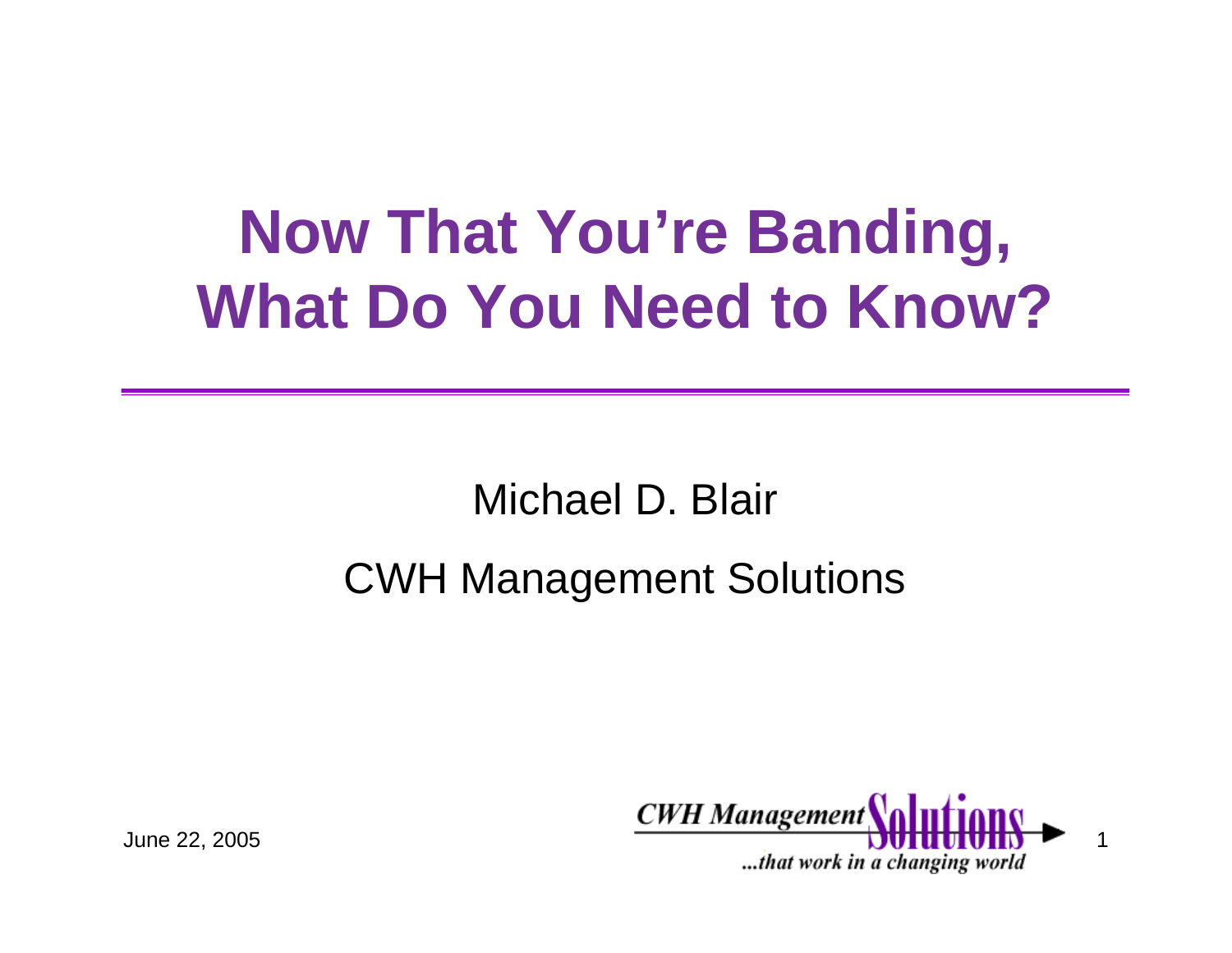# **A Very Brief History of Banding**

- • Banding has been used for as long as people have been making hiring and promotion decisions
	- and the state of the Sorting resumes into piles – hire, interview, get more info, reject
- More recently associated with statistical bands
	- – Everyone within a group (band) is considered to be equally qualified according to the selection criteria used

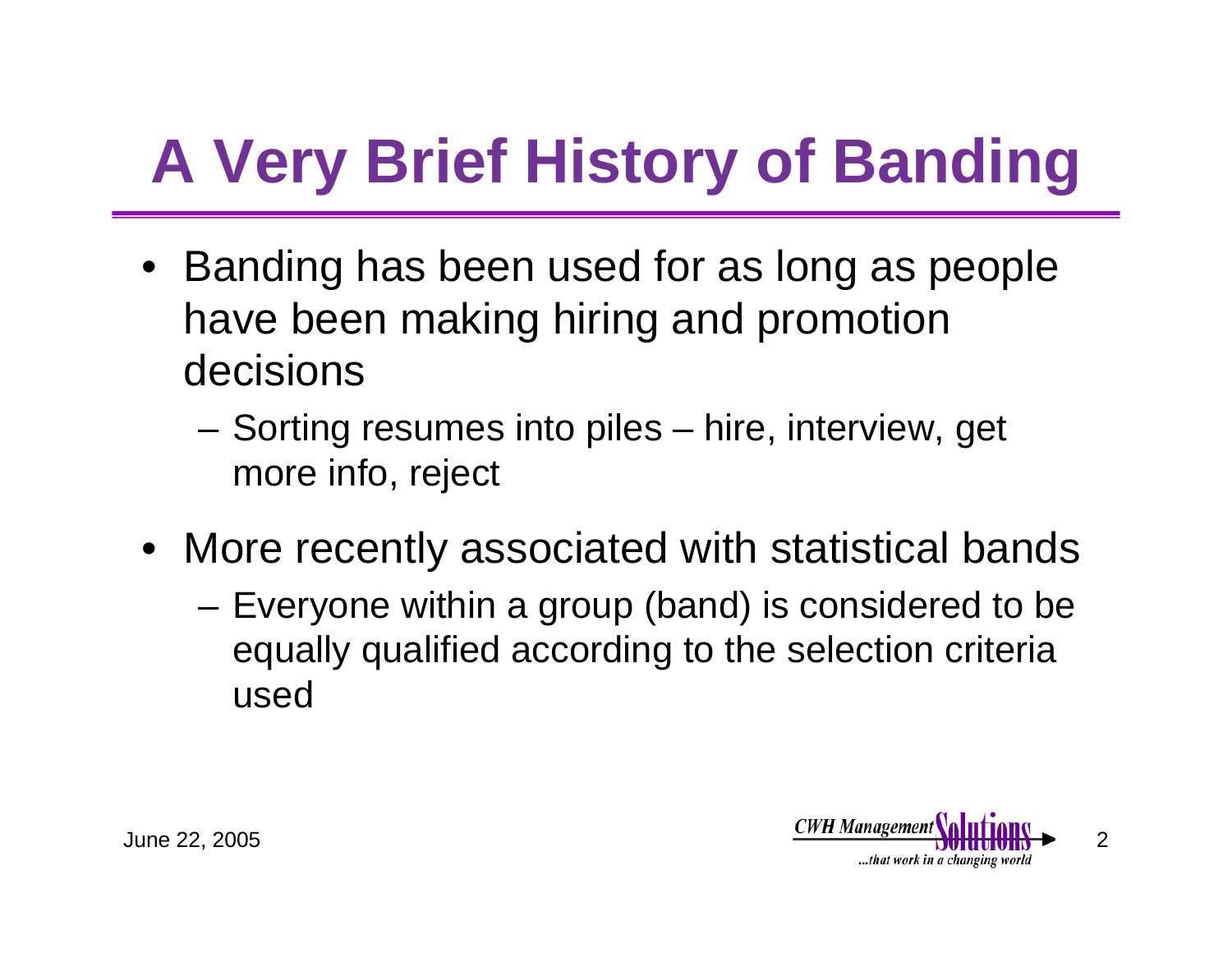### **Why Banding May Make Sense**

- Measurement error in testing – The test score varies from the true score
- Tests only measure part of the criterion space
	- **Links of the Company**  Banding allows for expansion of the criterion space at a later stage in the process
- Flexibility to hiring manager
	- – Allows for final selection/placement to take into account person-organization or person-position fit
- Can reduce adverse impact
	- and the state of the Most effective if using minority preference with sliding bands

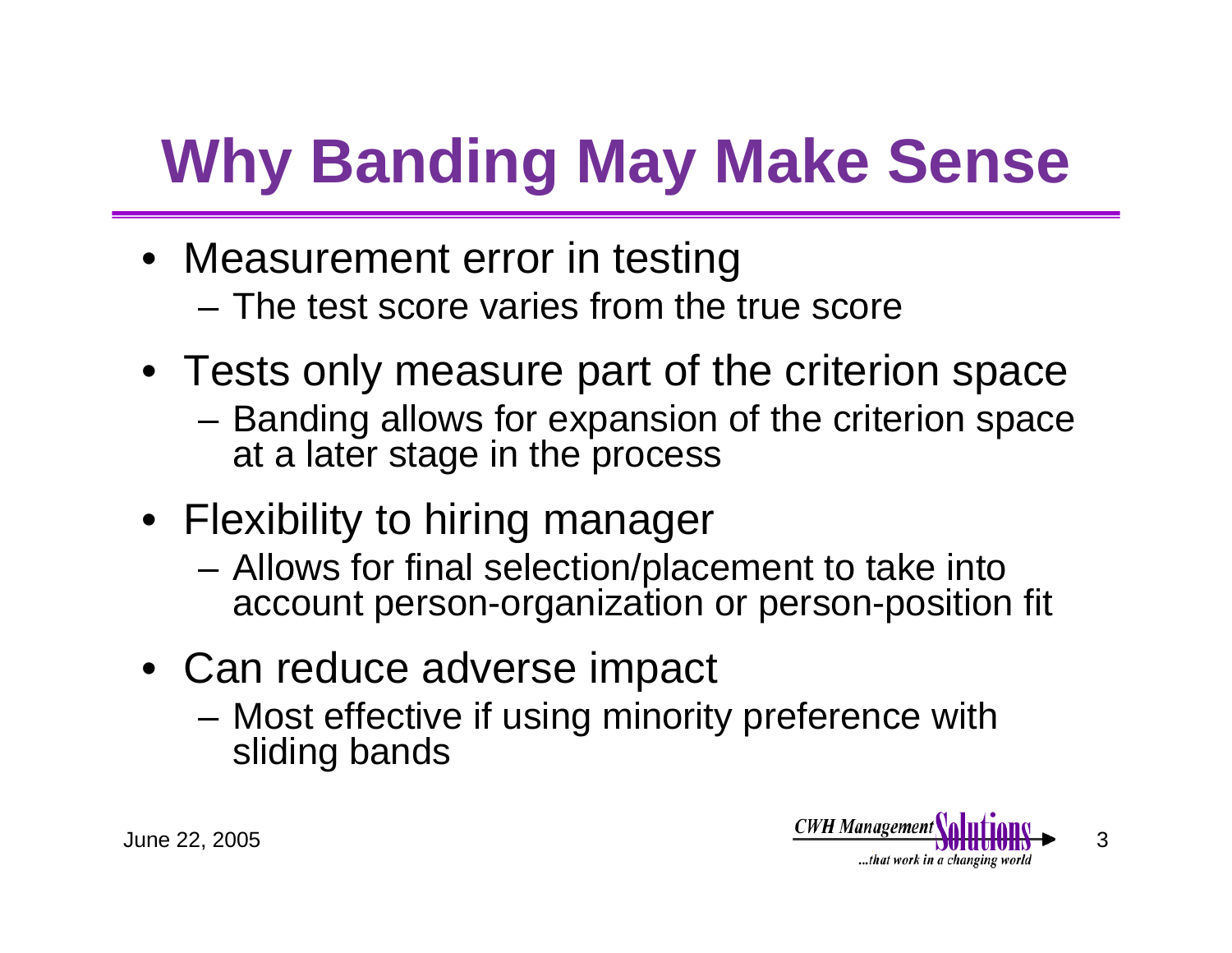### **Establishing Bands**

- Statistical
	- Based on the standard error of measurement (SEM)
	- Calculated using the standard error of the difference (SED), test reliability, and confidence interval
	- Debates on the appropriateness of statistical bands and the proper calculation have been ongoing for 15 years
- Administrative
	- Typically drawn for convenience
	- Established based on perceptions of score equality
- Criterion or performance based
	- Used in testing (BARS, BSS), but not used in banding
	- Bands established based on performance indicators

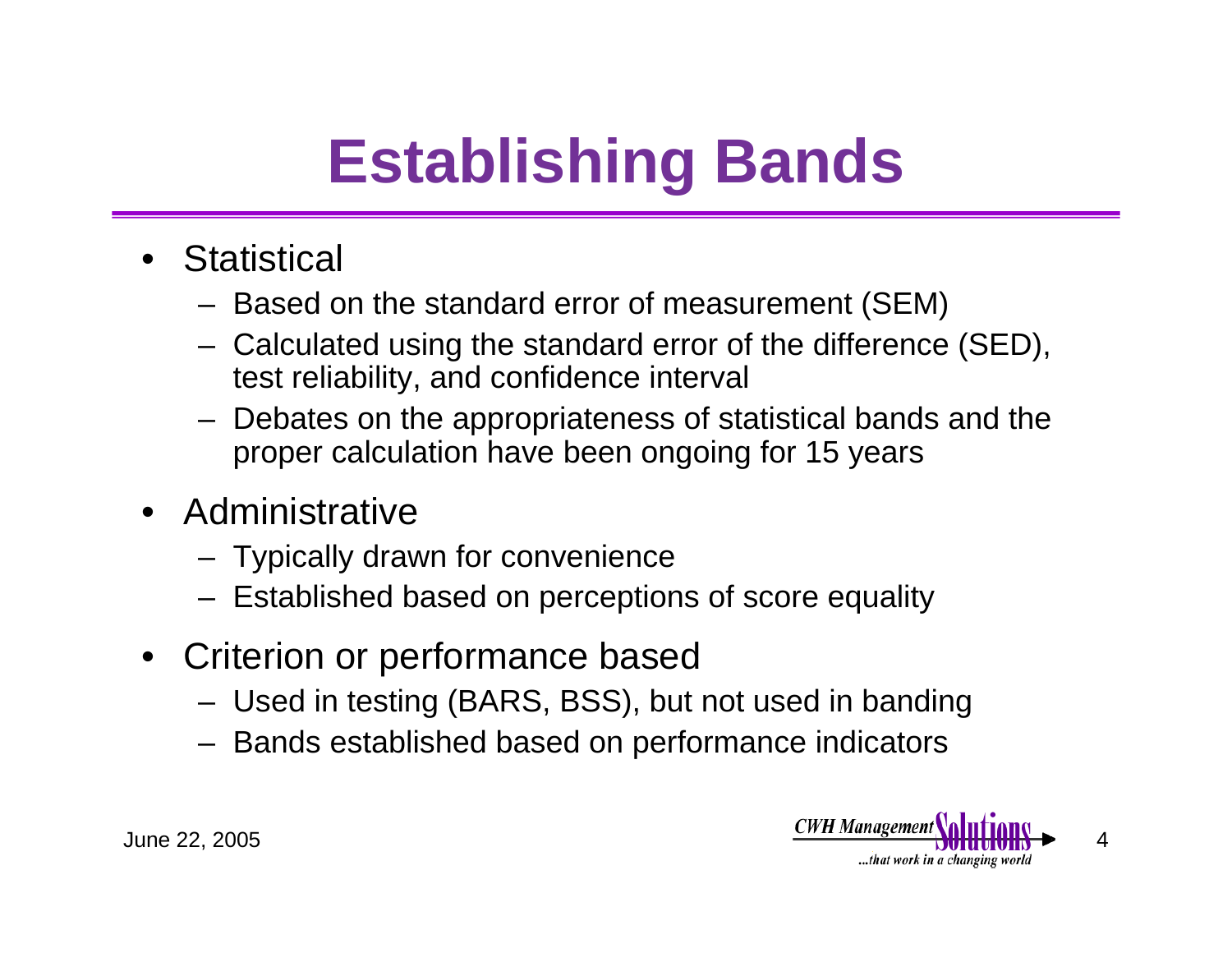### **Types of Bands**

- Fixed bands
	- – Bands are set and do not change based on who is selected from the band
	- **Links of the Company**  Everyone in a band is selected before moving to the next band
- Sliding bands
	- **Links of the Company**  Bands change based on who is selected from the band
	- and the state of the When the top score in the band is selected, the band is recalculated before making additional selections

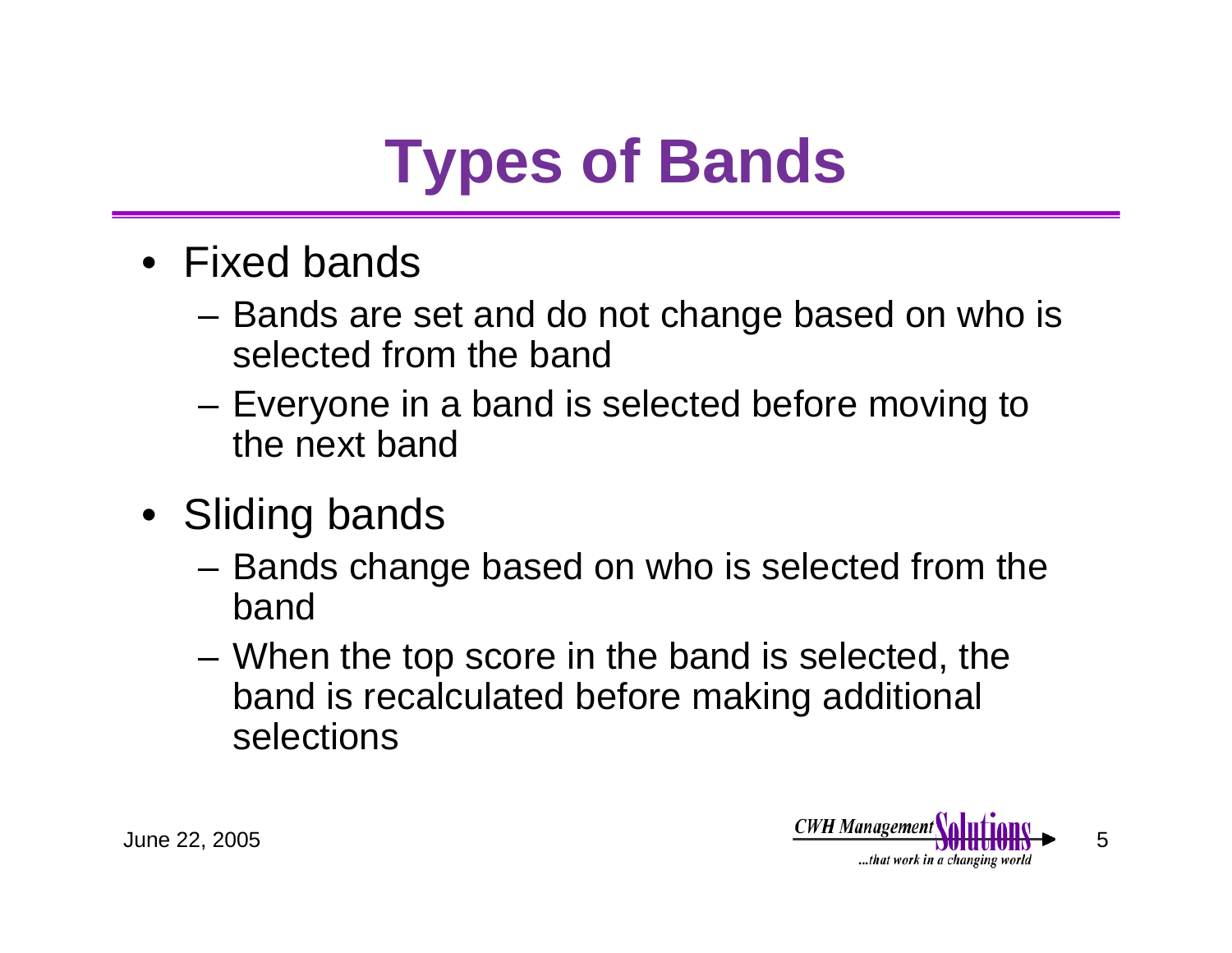### **Common Bands in the Public Sector**

- • Statistical bands
	- Traditional is 1 SED and 95% confidence interval
	- Broader bands use 1.5 SEDs or increase confidence interval to 99%
	- Occasionally see bands based on 2 SEDs
- Administrative bands
	- Qualified, not qualified
	- Highly qualified, qualified, less qualified, not qualified
	- Scores from 100-90, 89-80, 79-70, 69-60
	- First 10%, second 10%, third 10%, etc.
- • Rule of 'X' – variation on administrative bands
	- Rank order of scores is used to generate list based on a rule of 'X'
	- Rules of 3, 5, and 10 are common
	- Used with and without replacement (i.e., sliding and fixed bands)

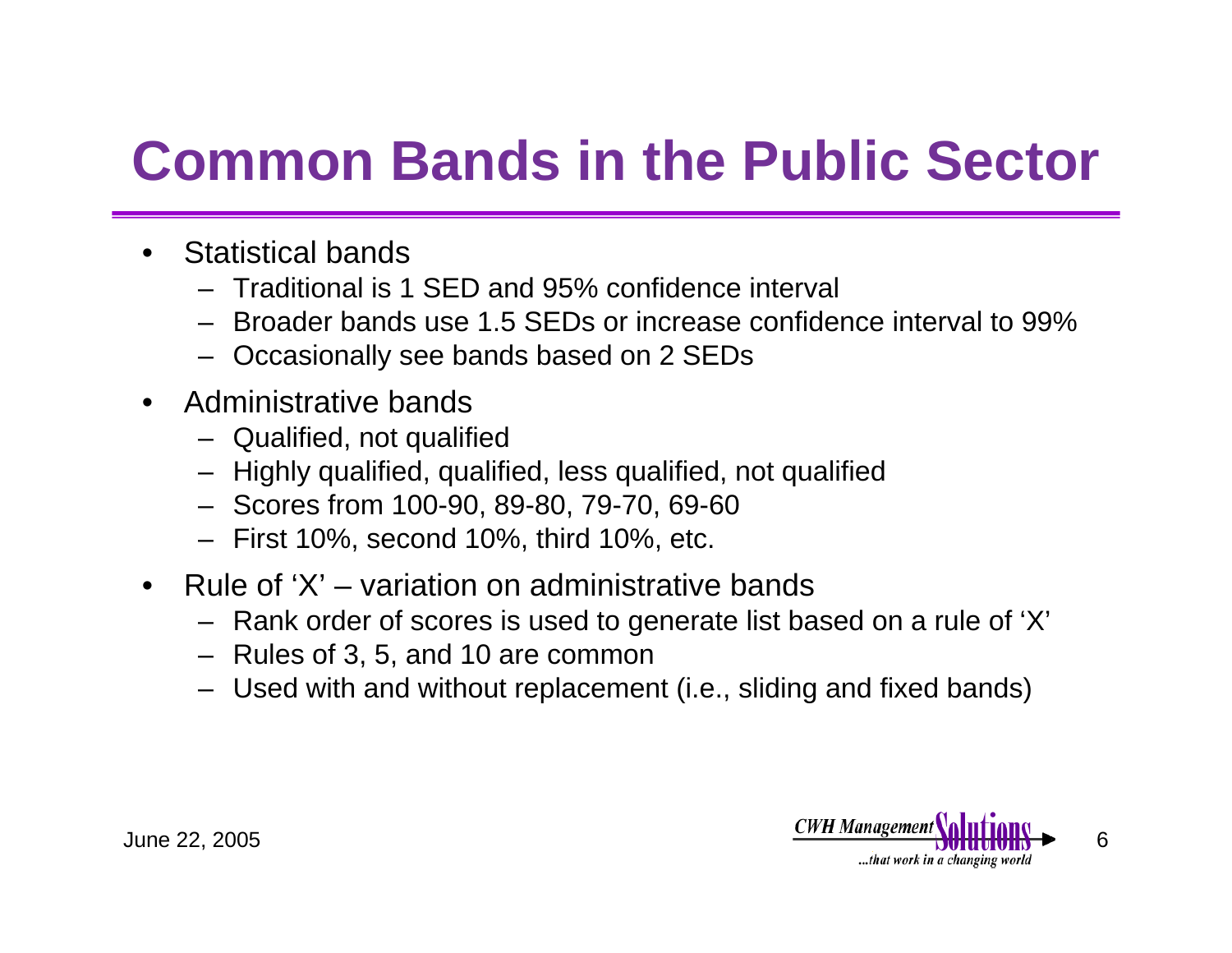### **Advantages of Banding**

- Reduce adverse impact
	- **Links of the Company** Need sufficient minority applicant pool to work
	- **Links of the Company** Sliding bands work, fixed bands do not work well
	- **Links of the Company** Most effective with minority preference
- Next stage can focus on important traits or characteristics not measured by the test
	- and the state of the Person-organization fit
	- and the state of the Specific training or experience
- Flexibility to the hiring manager

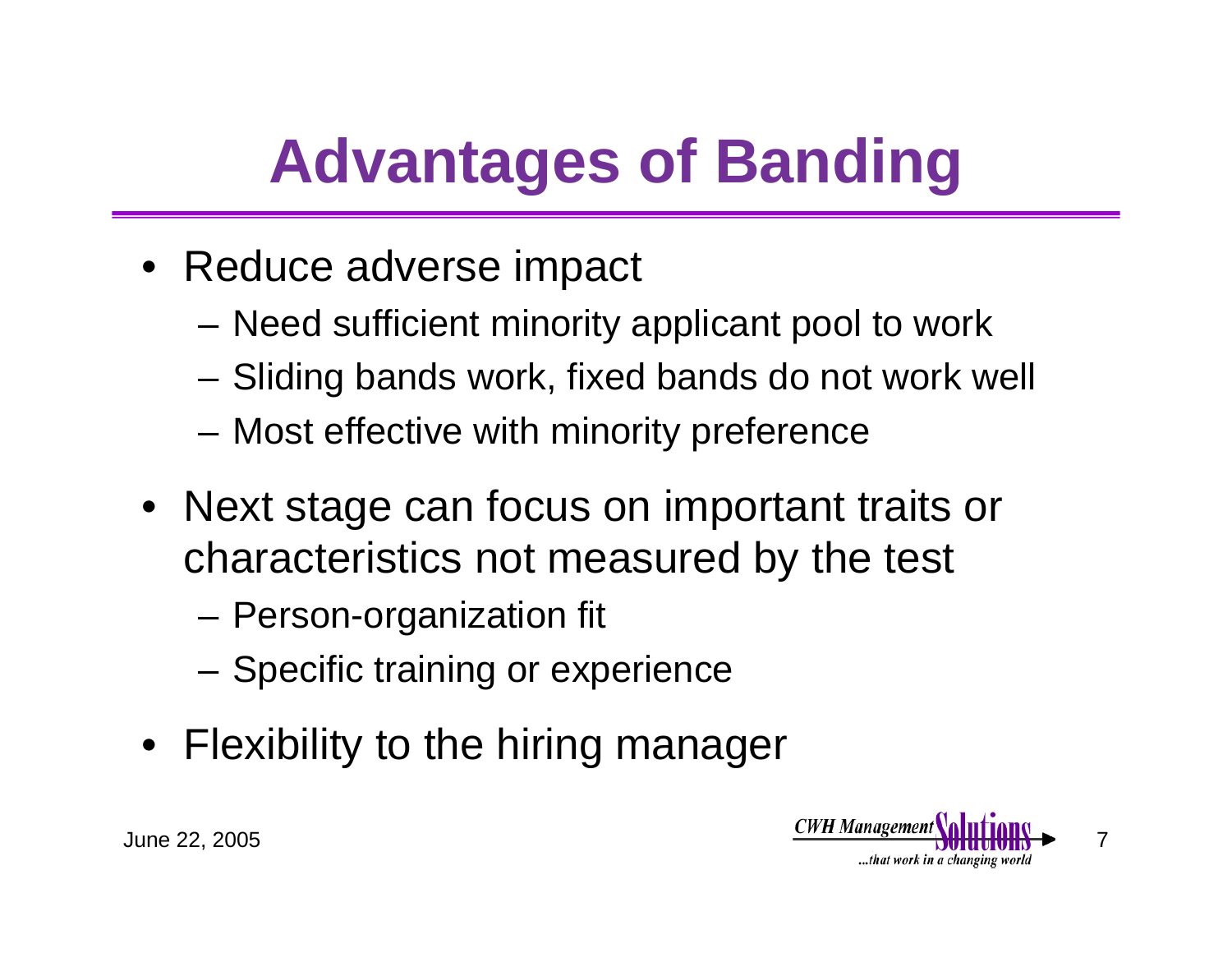## **Pitfalls of Banding**

- Not a panacea for diversity or adverse impact
	- Minority preference can have a significant effect
	- Recent court cases indicate that minority preference will not stand up to legal scrutiny
- Loss of information and lower utility
	- Is an 89 really the same as an 80?
- Pass the buck from HR to the hiring official
	- Especially if the bands are large
- Can be misused or abused by the hiring official
	- Selection based on the wrong criteria
	- Selection based on similarity errors
- •Banding can work against diversity if the test has no AI

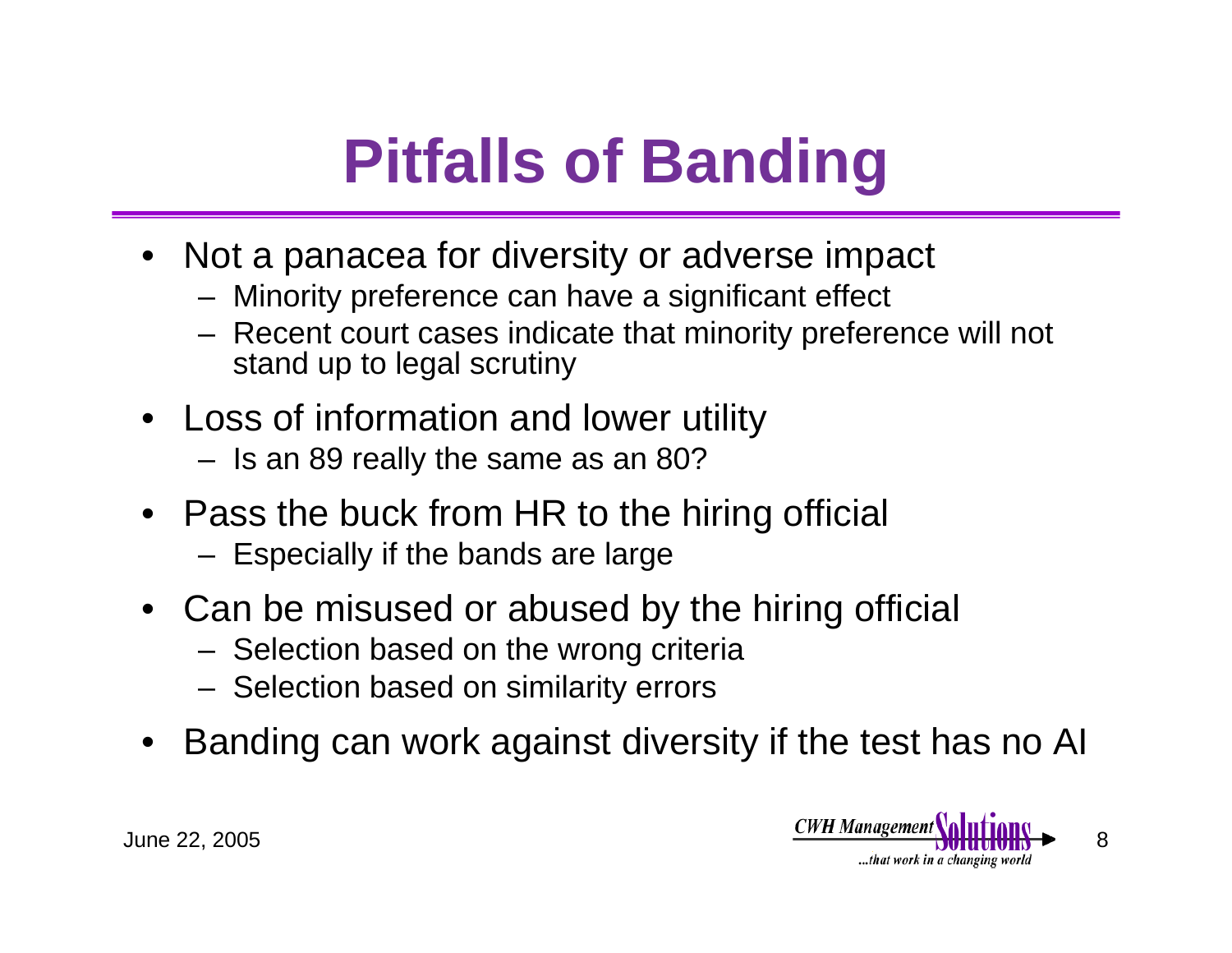### **How Banding Can Reduce Diversity**

#### Test Scores

| White           | 91 |
|-----------------|----|
| <b>Minority</b> | 91 |
| <b>Minority</b> | 89 |
| White           | 87 |
| <b>Minority</b> | 82 |
| White           | 82 |
| White           | 81 |
| White           | 80 |
| White           | 79 |
| White           | 78 |

- Hiring/promoting four candidates.
	- –Top down results in 2 whites and 2 minorities
	- –Banding with random selection results in 3 whites and 1 minority
	- –Banding with secondary selection could result in no minorities

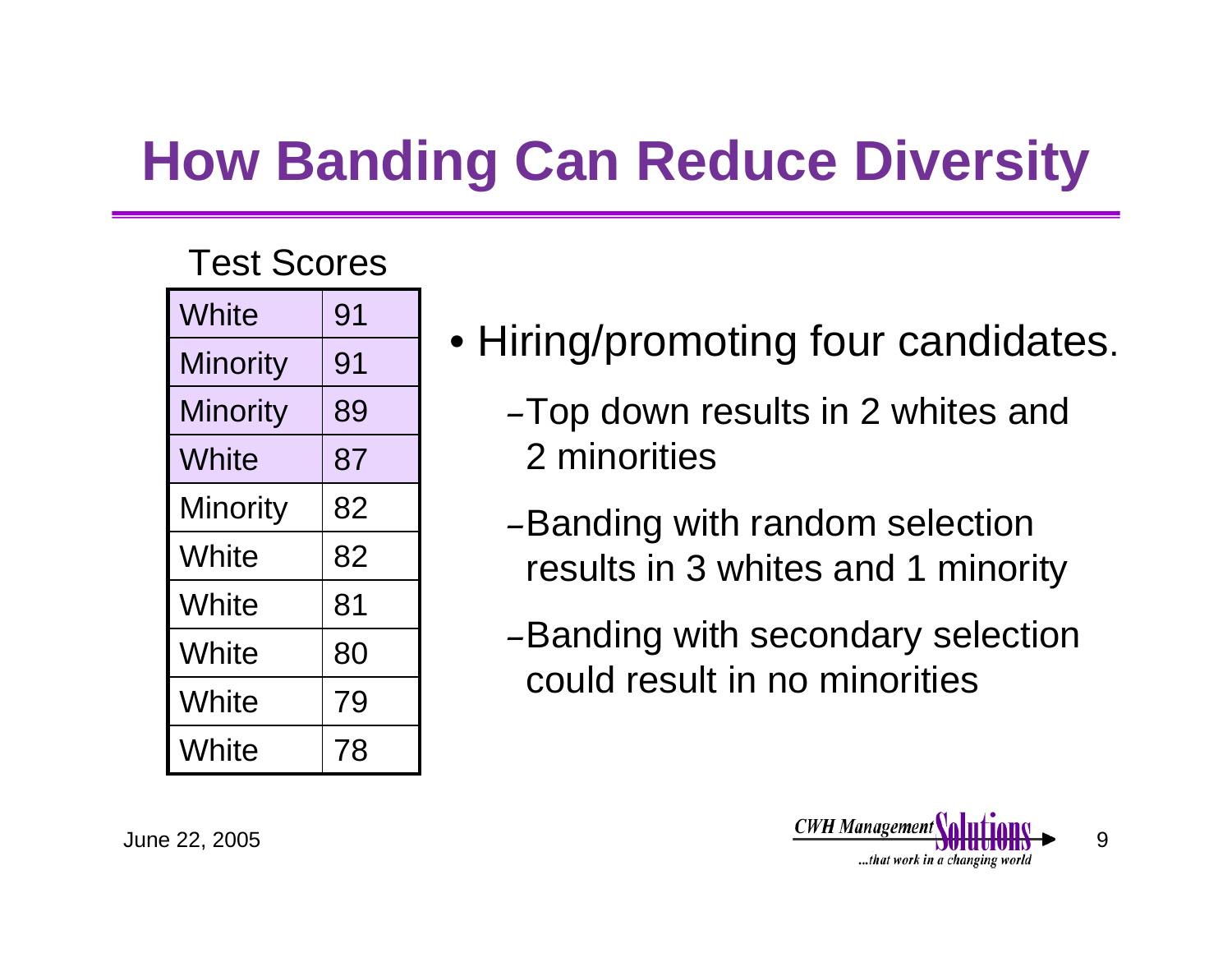# **Selecting From Within the Band**

- Still under legal regulations and professional guidelines
	- and the state of the Must be able to defend the process
- Need to help the hiring manager
	- What does he/she need?
	- What did the test measure?
	- **Links of the Company** How can the process be structured, yet efficient?
- Random selection
- Targeted selection on critical components

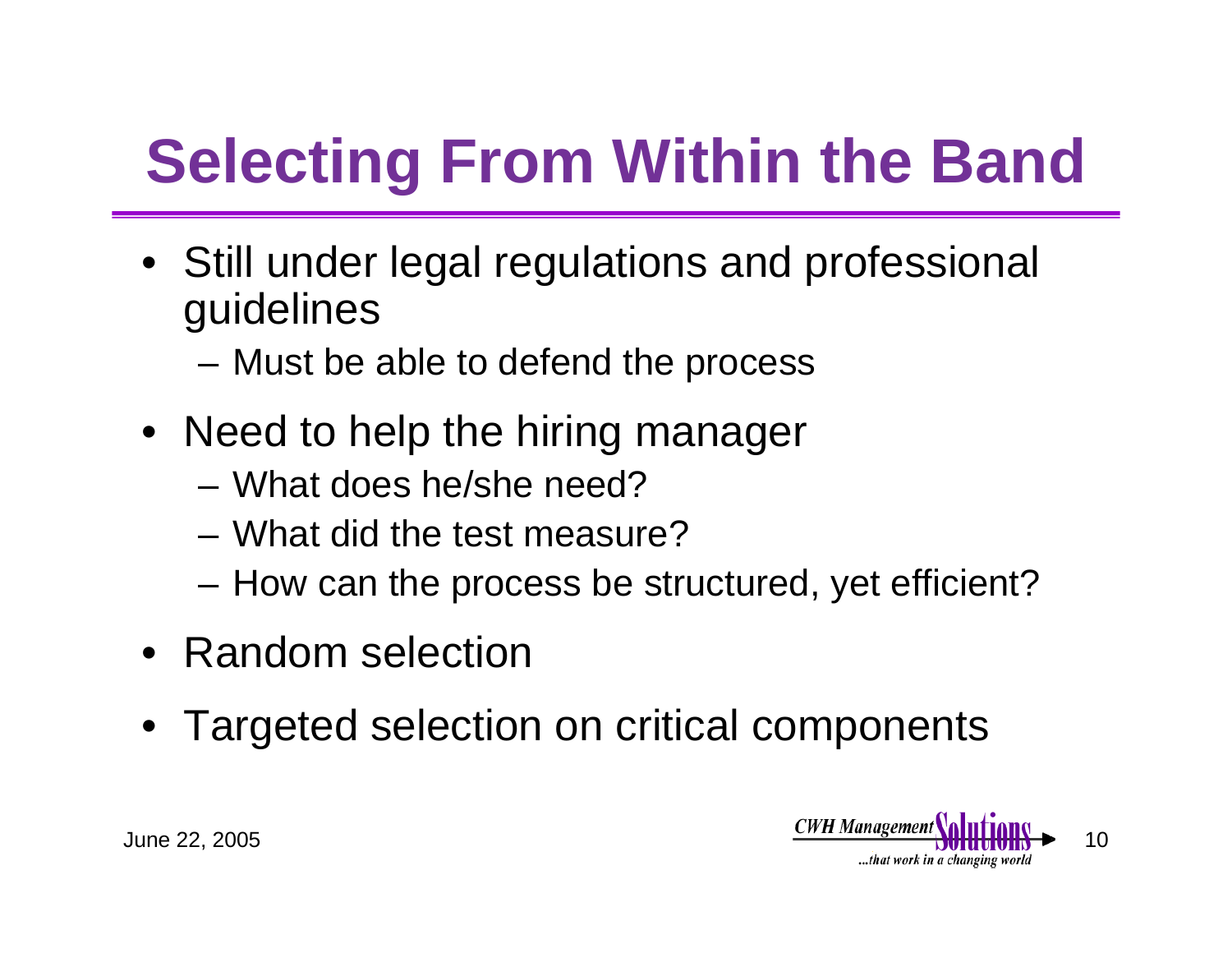# **Implementing Banding**

- How you implement banding depends on many factors including:
	- –Organizational goals and objectives
	- – Size of the applicant pool
		- Overall pool and minority pool
	- and the state of the Ability of hiring officials to effectively and legally select from the band
	- **Links of the Company**  Position being tested
		- Entry-level Firefighter versus Finance Manager
- Flexibility is the key

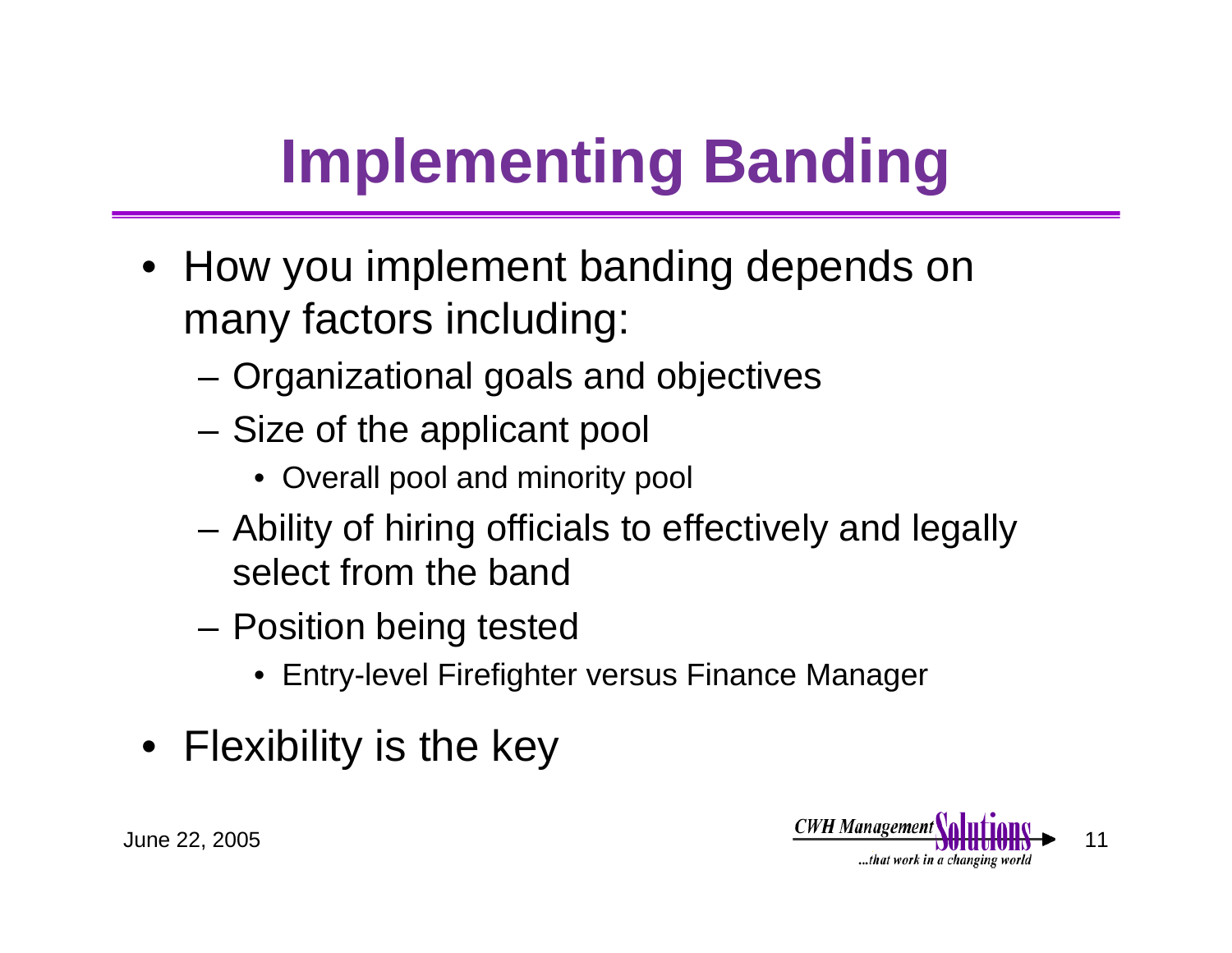# **Implementing Banding (Cont.)**

- Banding will not correct poor recruitment –Need diverse and qualified applicant pools
- Banding will not correct poor, biased, or discriminatory selection tests
	- and the state of the state Use non-biased, reliable, and valid selection measures prior to banding
		- It is possible to create tests with little or no AI
		- Low AI leads to diversity in the score distribution and increases diversity in the bands

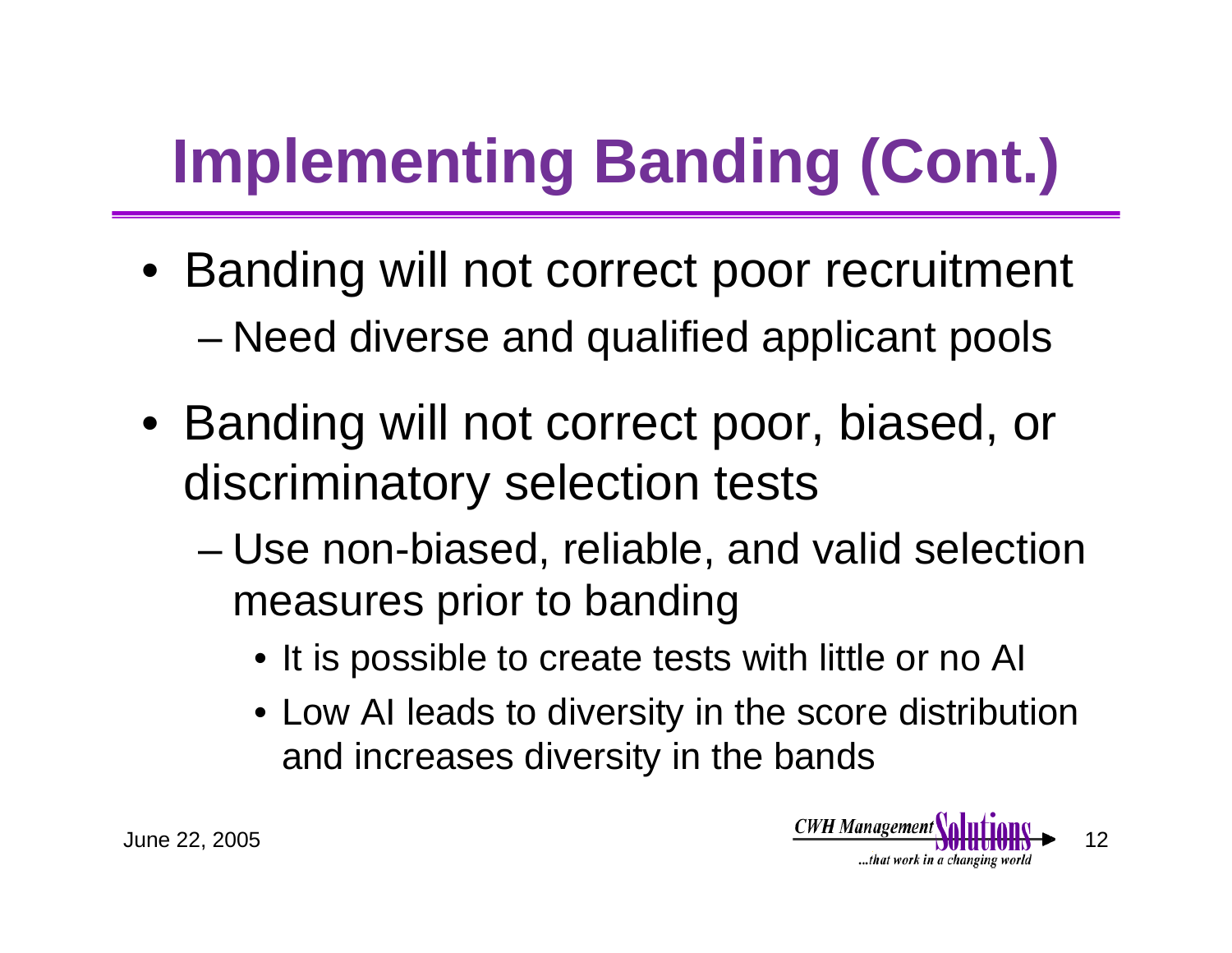# **Implementing Banding (Cont.)**

- Educate and assist the hiring official
	- What does the selection test measure?
	- and the state of the state What critical components of the job does the test not measure?
	- – What are effective and legal methods to hire from within the band?
	- Monitor their selections from the band
	- –Ask them what they need!

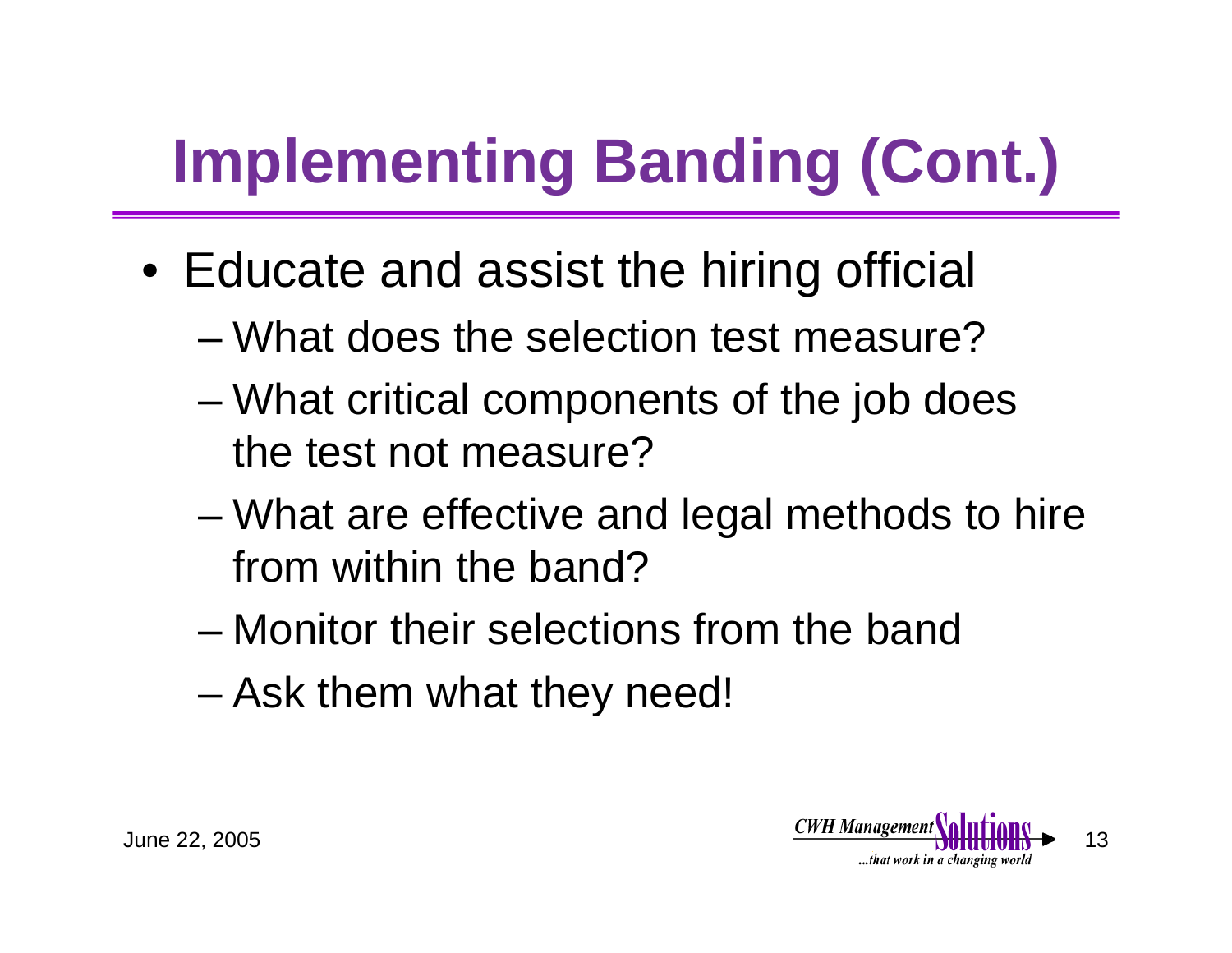# **Implementing Banding (Cont.)**

- Use of small bands helps to deter misuse/abuse
- Use Rule of X with replacement
	- **Links of the Company** Keep the X small – 3, 5, or 10
	- and the state of the Combines the best of both worlds – top down, score based selection, with banding
	- –Minimizes utility loss
	- **Links of the Company**  Sliding nature maximizes opportunity for lower scoring groups
	- and the state of the Facilitates use of structured and job-related process by hiring official

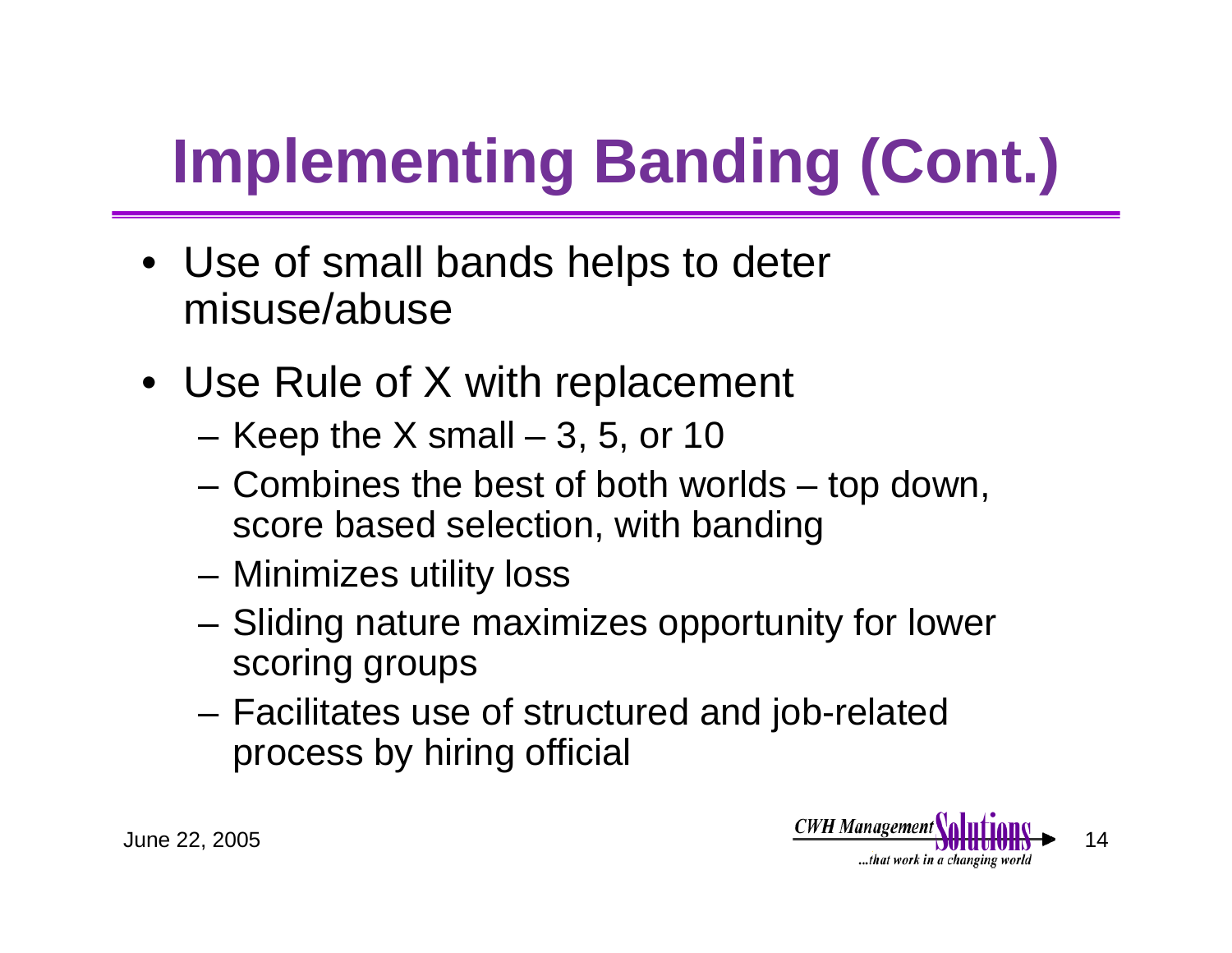### **Banding References**

- Reference list handout is broken out into several categories
	- and the state of the state Essential reading
	- –Statistical concepts and articles
	- and the state of the state Legal perspectives
	- and the state of the state Historical perspectives